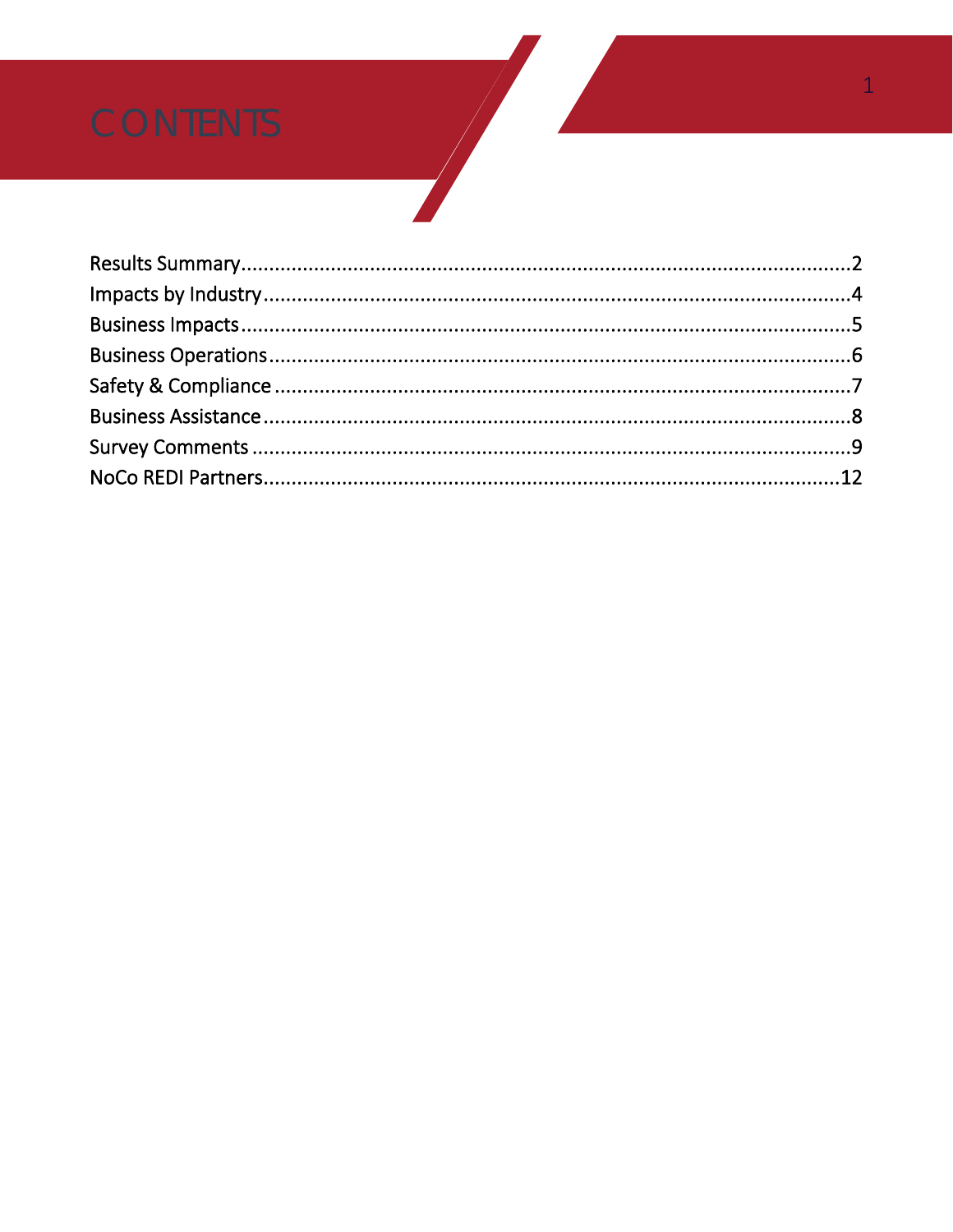# Executive Summary

As we entered into the Safer-at-Home phase of the COVID-19 Health Emergency response, it was apparent that business needs and concerns have changed since the beginning of the pandemic. A number of economic development and chamber of commerce organizations across Northern Colorado collaborated on surveying businesses in an effort to continue to help catalyze resources and support tools for our unique business community.

This business survey was primarily coordinated between Larimer's Business Retention and Expansion Partnership and Upstate Colorado with input and support from their member communities. It was administered by Larimer County Economic and Workforce Development.

This survey specifically focused on the transition to the "Safer at Home" phase of the COVID-19 Emergency Response and how businesses are reopening/adapting/adjusting, for the purpose of identifying needs and providing additional support.

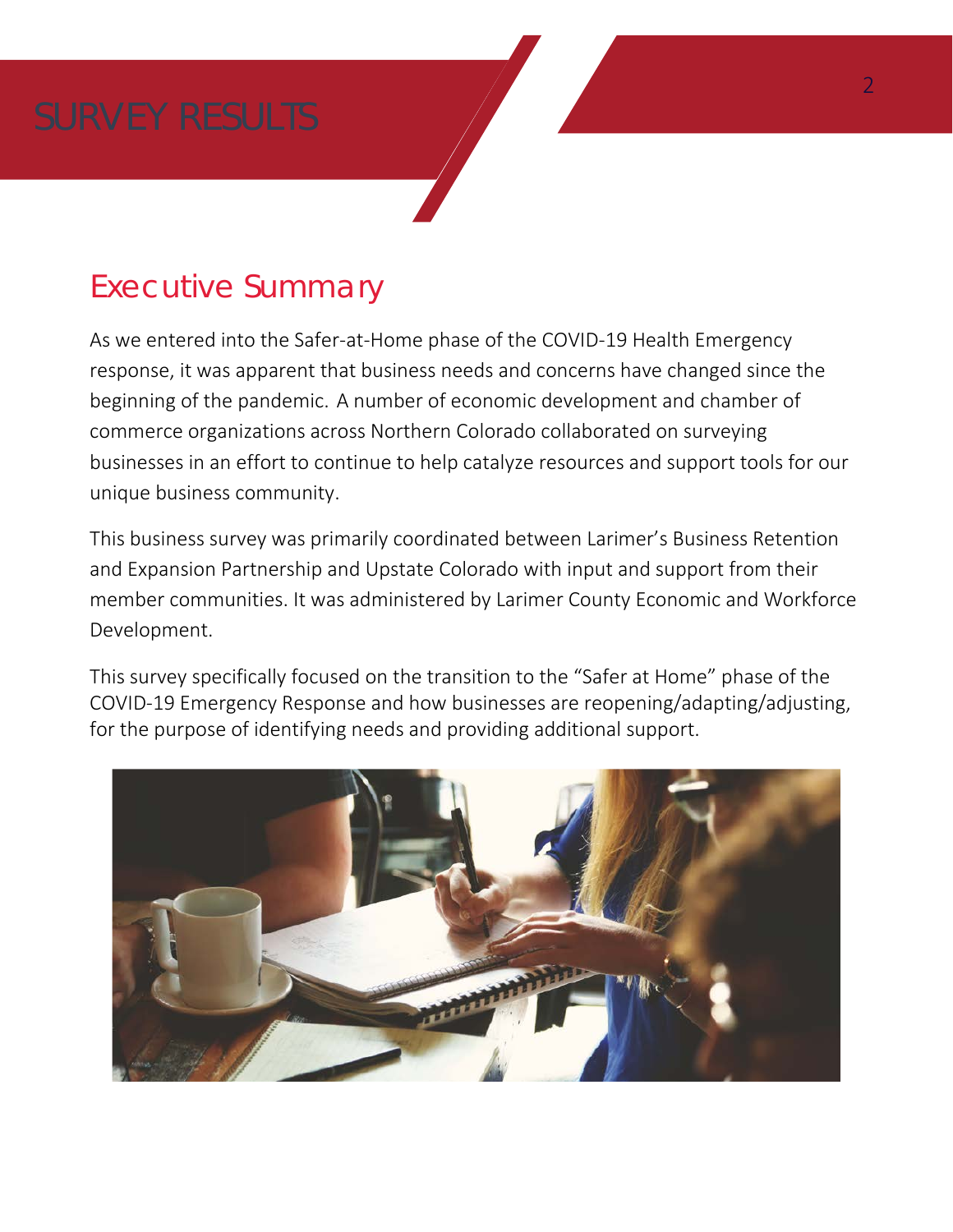*"All businesses have turned into startups overnight. We have had to pivot our business, while solo...The quest for funding was exhausting and so is rebuilding our business from the ground up... And the truth is, the real hard part hasn't even started yet [as we fully reopen]... This has been relentless for small business owners." -survey respondent*

## Summary

- 354 Northern Colorado businesses completed that survey.
- The largest segment of industry responses were from Accommodation and Food (15.5%)
- The COVID-19 business closure largely impacted small businesses.
- 62% of businesses reported that they did not close due to the COVID Emergency.
- 44% of respondents have furloughed employees or reduces staff hours.
- The majority of respondents were concerned about how economic impacts would create a lack of demand for their product or service.
- 76% of respondents indicated that they have the information they need to operate safely and compliantly
- 71% of survey respondents applied the Payroll Protection Program (PPP).
- Of the applicants that successfully applied for the PPP, 78% received the amount they requested.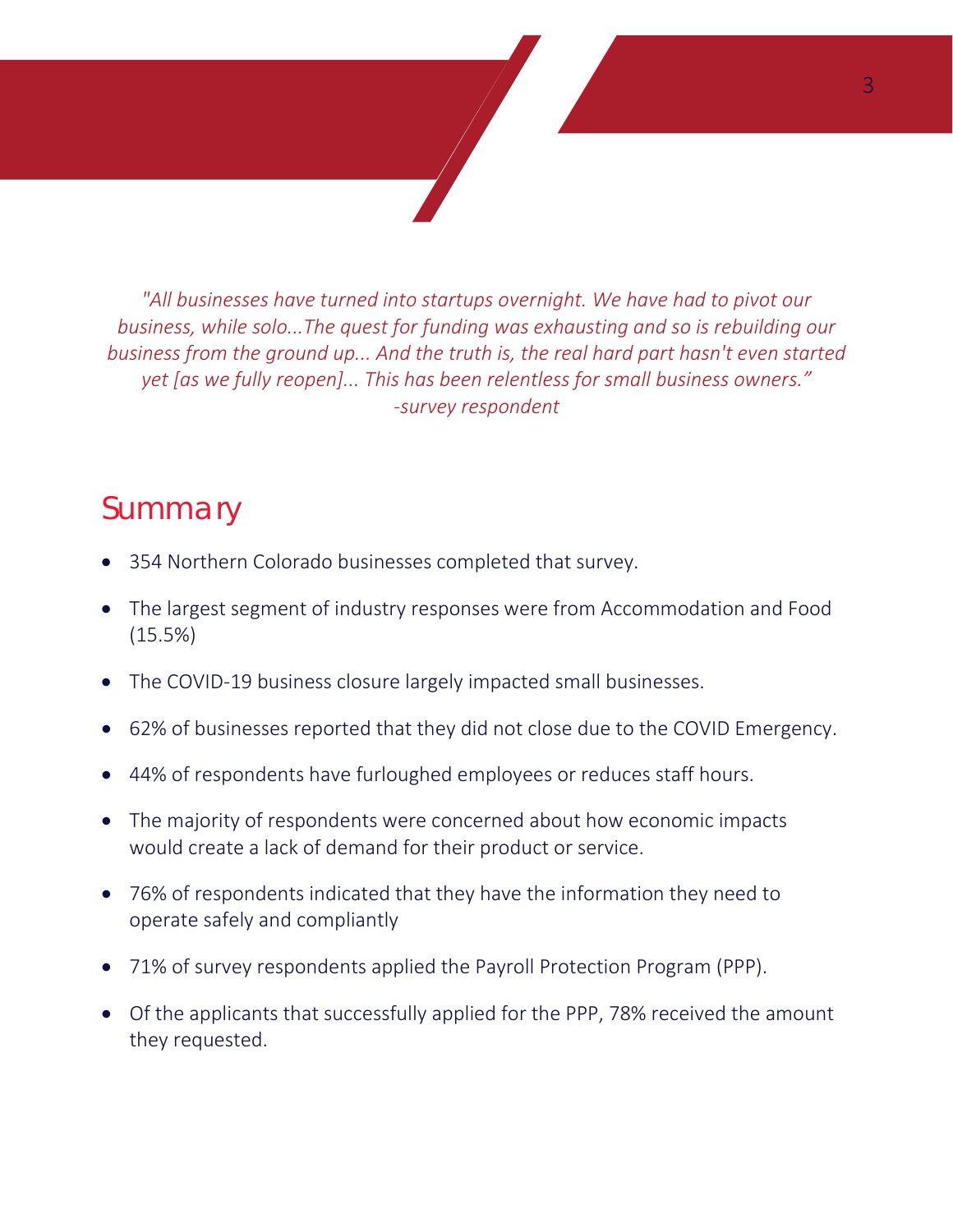This survey of Northern Colorado businesses was issued to understand the challenges, adaptations, and continued resiliency of businesses during the transition from the statewide Stay at Home order to the Safer at Home phase. This is a self-selected survey that was shared with businesses in Larimer and Weld communities by various economic development offices, chambers of commerce, and business associations from 4/30/20 through 5/18/20. The survey was promoted through emails, newsletters, and social media. 354 unique Northern Colorado businesses responded to the survey, with the largest segment of industry responses coming from Accommodation and Food (15.5%).



### Respondents by Industry

While Natural Resources and Mining (NAICS 21, includes Oil and Gas extraction) were not represented in the survey responses, some support services for that industry fall within other sectors, including Professional and Technical Services, Transportation and Warehousing and Construction. Some of the industries most directly and immediately impacted by business regulations in Stay at Home and Safer at Home orders are somewhat over-represented in this survey, as compared to our businesses at large. This includes Accommodation and Food, Other Services (which notably include personal services and child day care), and Retail. Goods producing businesses (Construction, Manufacturing) were less likely to have closed due to COVID than service providing businesses.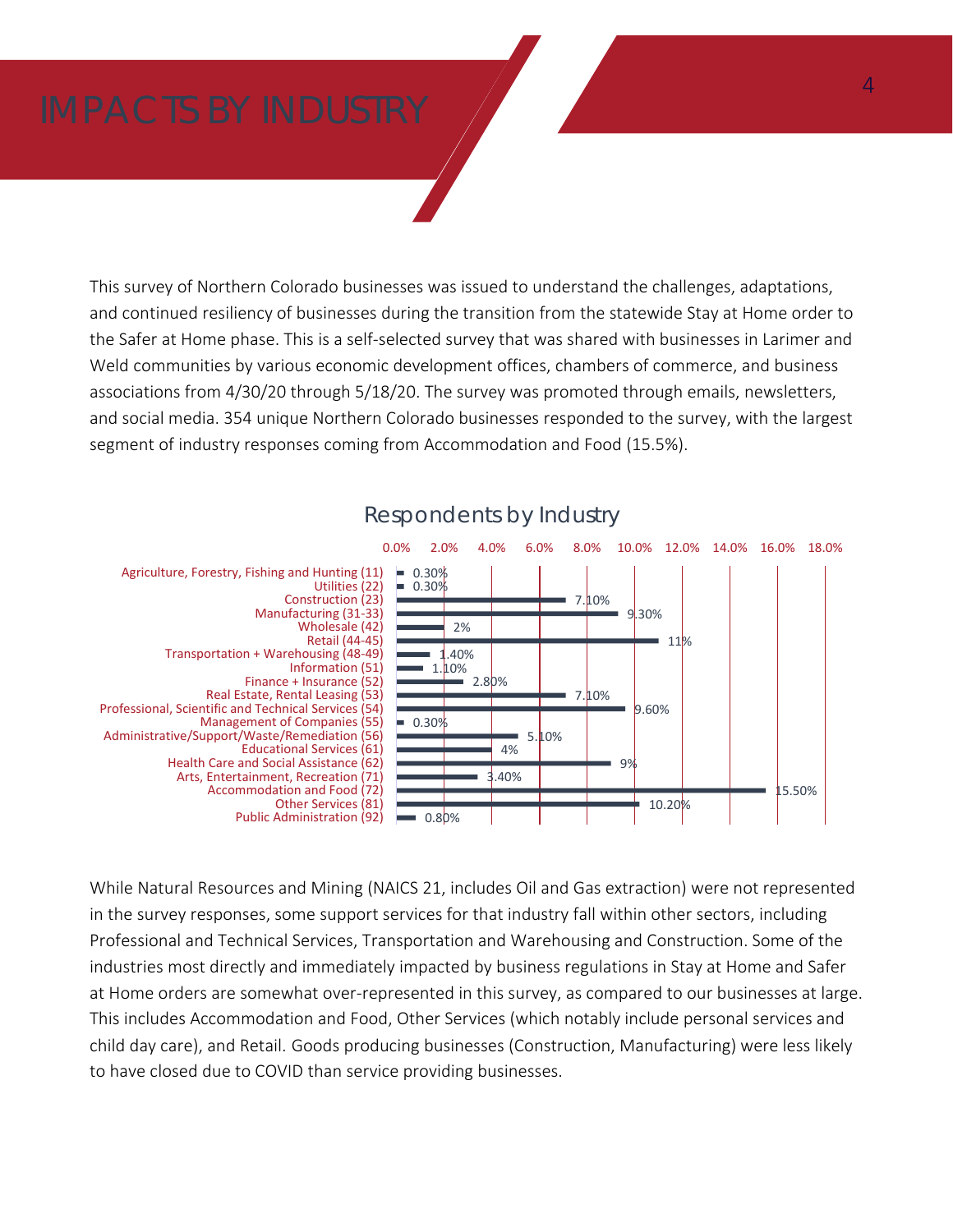The COVID-19 business closure largely impacted small businesses. 58% of businesses respondents employed 1-9.

83% of survey respondents indicated their Q2 revenues would be decreased.

36% businesses estimated their revenues would be down by more than 50%.

About 14% of respondents are concerned they will never get their revenues to return to pre-COVID crisis levels.

### Expected Impact to Revenues



Most businesses expect to lose revenue in Q2. Of those, half believe that regulations that limit business activities will continue to negatively impact their revenue, but many of those same businesses also think that factors related to the virus, such as a the need for a vaccine or community spread prevention will continue to impact their revenue. The majority of respondents see reducing the public health threats of the virus as being important to their business, but not all.

Businesses in a smaller communities (population less than 10,000) were more likely to have closed at some point (48%), but accommodation and food services were a larger component of business respondents in these communities ( 26% of respondents vs. between 8 - 14% for the larger community size categories).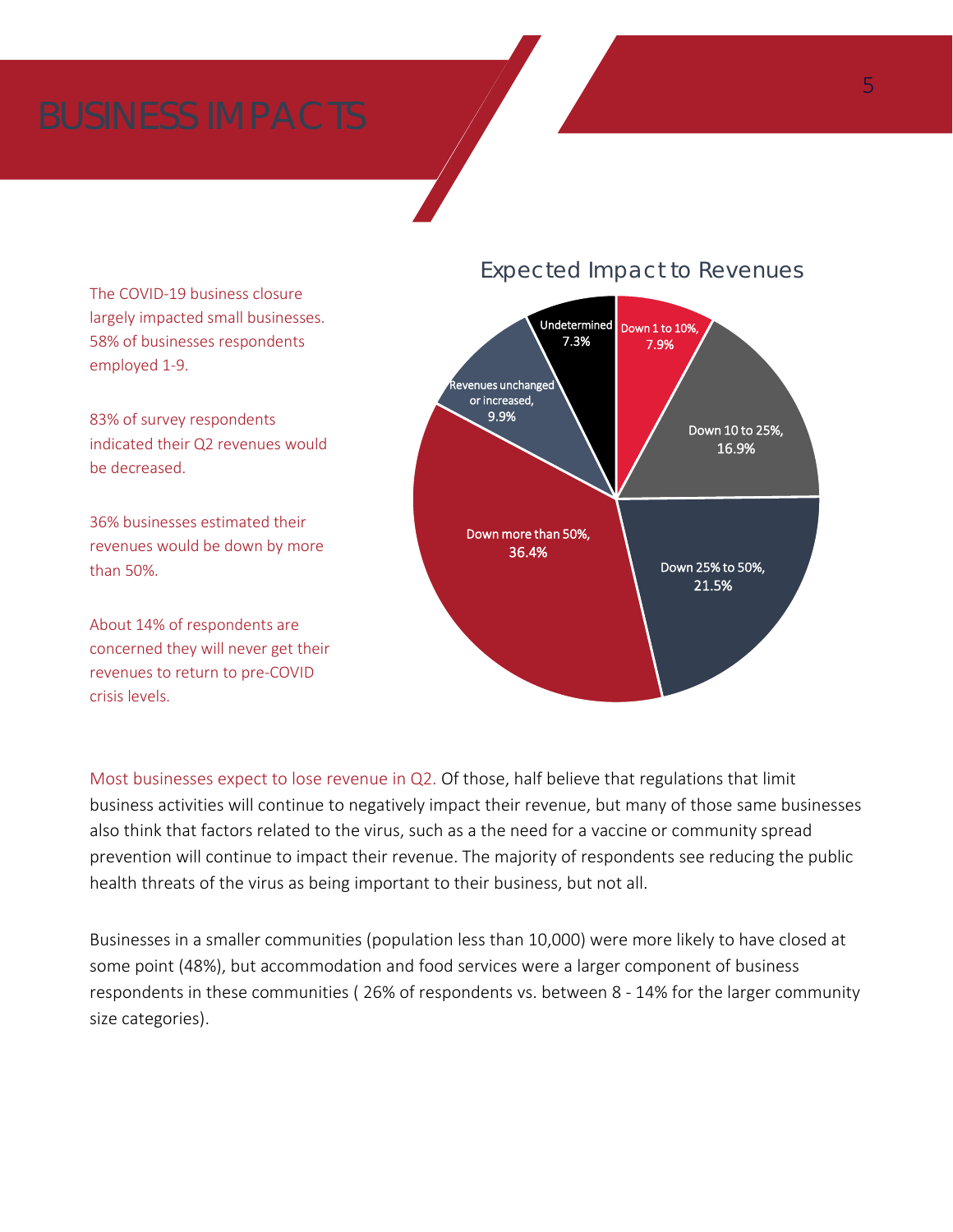62% of businesses reported that they did not close due to the COVID-19 Emergency and were able remain operational at some level. As of 5/15/2020, 16% of respondents indicated that their businesses were still fully closed. Business survival during this period was a concern of almost half of respondents (51%). About 40% of respondents had at least one supply chain related concern.

We asked 313 businesses if they were concerned with 7 specific potential issues for operating their business during the ongoing COVID-19 Emergency. 16 respondents (5%) indicated that they were not concerned with any of these issues. The majority of respondents were concerned about how economic impacts would create a lack of demand for their product or service.

11 of the 12 total respondents from the Arts, Entertainment and Recreation sector indicated that business survival was a concern. This sector includes independent artists as well as recreation activities, including arcades and amusements. A larger proportion of Accommodation and Food Services businesses (36 of 54, 67%) also indicated they were also concerned about business survival until they can resume previous activities.



The majority of businesses who laid off staff plan on bringing back all or some of the roles that were eliminated. 44% of respondents have furloughed employees or reduces staff hours. 5% of respondents have increased employee hours or added employees due to COVID-19. About 60% of businesses were not concerned with either business survival or the financial ability to restart.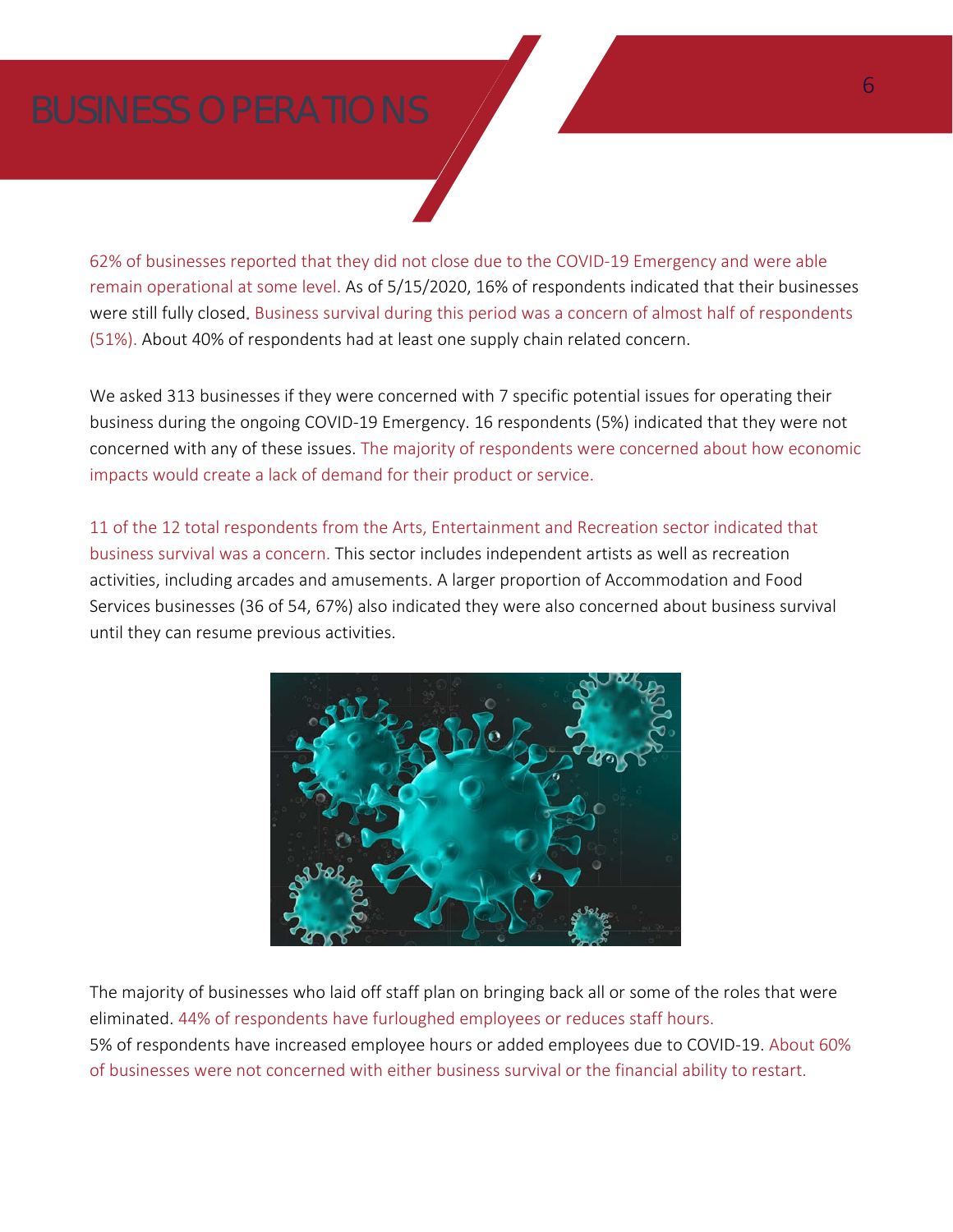As businesses work to comply with new CDC and state health guidelines, they also have to manage providing a sense of safety for both staff and customers. Just over 30% of survey respondents were concerned with both the impacts of customer's perception of safety and reduction of demand due to economic reasons. Another third of respondents were not concerned with either of these.

*"The only barrier is that some people are angry we offer curbside service and prefer our customers use this. They want to come inside but won't explain why. It's not because they need to browse to find the products they need. They just don't like curbside service." -survey respondent*

Almost 1/3 of respondents indicate that they do not need to make changes or have already made the changes required to reopen or remain open during Safer at Home. The remaining two-thirds of respondents had a diverse range of needs. 76% of respondents indicated that they have the information they need to operate safely and compliantly; 24% need at least some additional guidance or clarification to operate safely or compliantly.

Northern Colorado businesses have shown entreprenteurial fortitude in their abilities to pivot business operations and continue some level of activity during the stay at home order. As businesses begin to repoen, continued business support will be needed to ensure business recovery and future resiliency.

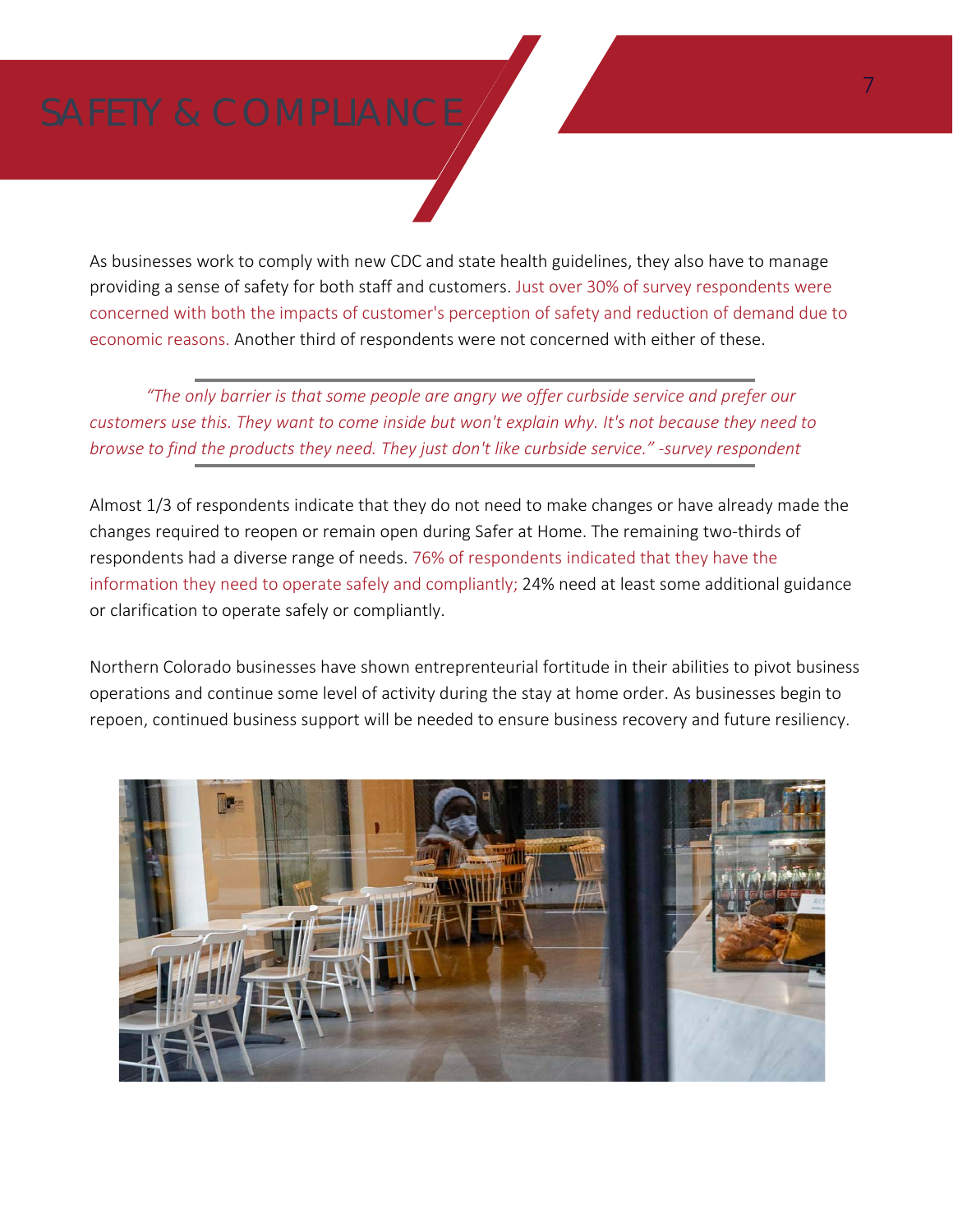### SBA Funding under CARES Act

The majority of section respondents who applied for some SBA funding applied for the PPP program. 42% of respondents applied for the SBA Economic Injury Disaster Grant and 31% applied for the EIDL loan. 71% of survey respondents applied the Payroll Protection Program (PPP). 24.5% did not apply for any program under the CARES Act. Of the businesses that did not apply, 12% cited a lack of demonstrated need and about 6% did

not meet eligibility requirements.

Of the applicants that successfully applied for the PPP, 78% received the amount they requested. 20% of the respondents who had applied for EIDL received some amount of loan funding, and a little over half of

respondents who applied for the EIDL forgivable loan advance had received the funding at the time of the survey.

4 of the 15 respondents attempted to apply for Unemployment Insurance as a Sole Proprietor or Selfemployed under the Pandemic Unemployment Assistance Program. 2 businesses had successful applications.

65% of businesses who responded to this section had contributed in some way to the COVID-19 Emergency Response. 39 businesses shared stories of new product



offerings, such as hand sanitizer, masks, and social distancing signage, as well as providing assistance to fellow businesses, furloughed employees, and the healthcare industry.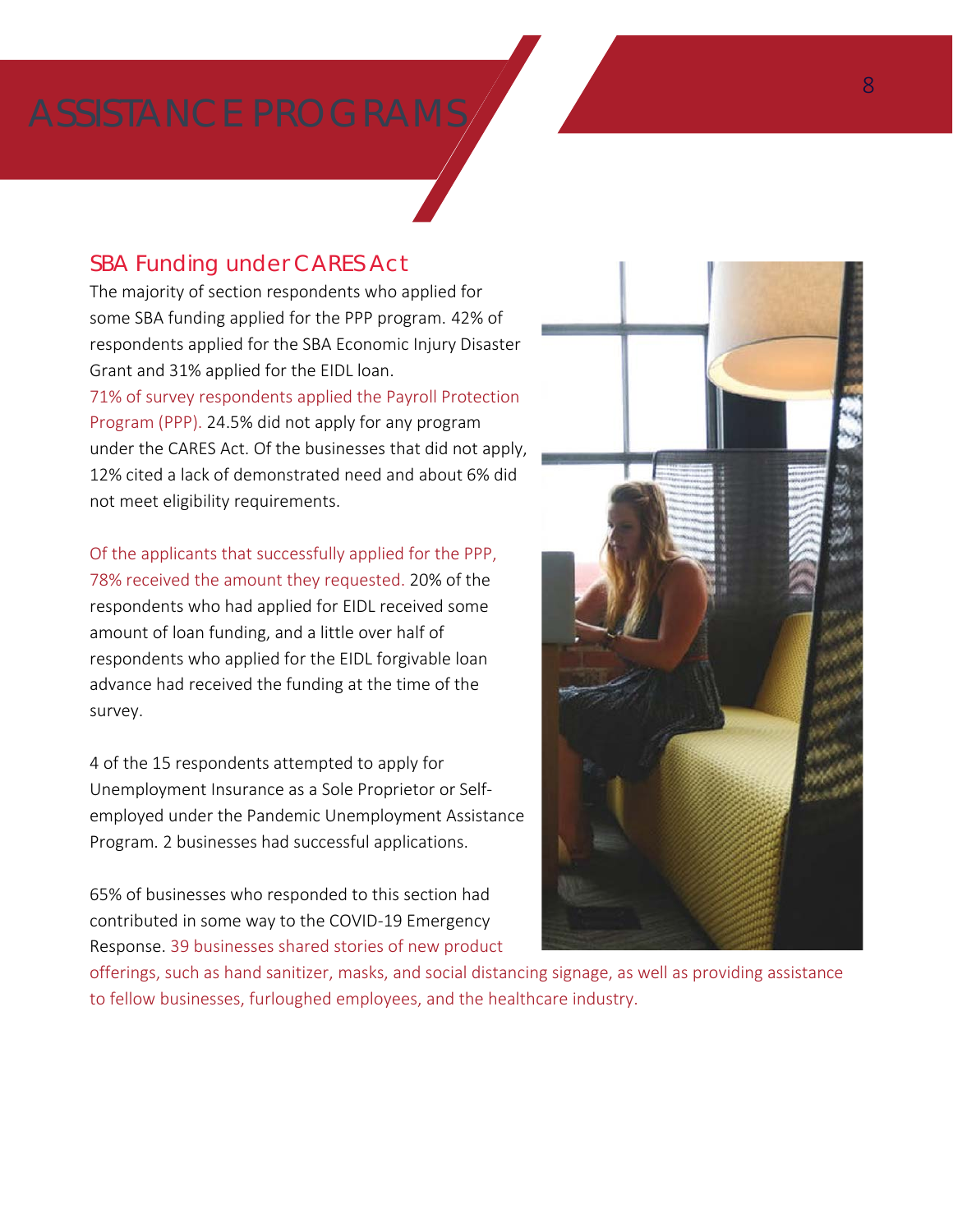As Northern Colorado shifts toward the recovery phase, businesses are requesting additional financial and technical assistance.

The quotes presented below are taken from survey respondent feedback to open ended questions. Some of these statements may reflect conditions that created immediate needs that have now passed. However, as we continue through an extended period of modified business operations, the lessons learned through the first months of this emergency can be applied to future activities.

### Businesses Need Clear and Unambiguous Information Whenever Possible

- "There needs to be better communication and a central place to follow updates and guidelines county website has multiple contradictions…"
- "I think the biggest problem for our business was trying to access information although DORA has my email address, they issued directives that they didn't email out - I just happened upon it on their website. I have yet to see a business in Larimer County that has the required COVID signage up - I only have it because I was googling."
- "I would appreciate further communication regarding financial resources that might be available in our community. Thank You."

### Consumer Behavior Will Also Need to Adapt, Alongside Business Adaptation

- "The only barrier is that some people are angry we offer curbside service and prefer our customers use this. They want to come inside but won't explain why. It's not because they need to browse to find the products they need. They just don't like curbside service."
- "Are other retail businesses getting resistance to curbside service? It is odd when people drive up, see us operating this way and just drive off before we can help them. We do our best to serve everyone as quickly as we can."
- "We need information, testing and contact tracing and customers to return"
- "If we could get donated or heavily discounted radio / television ads that would help!"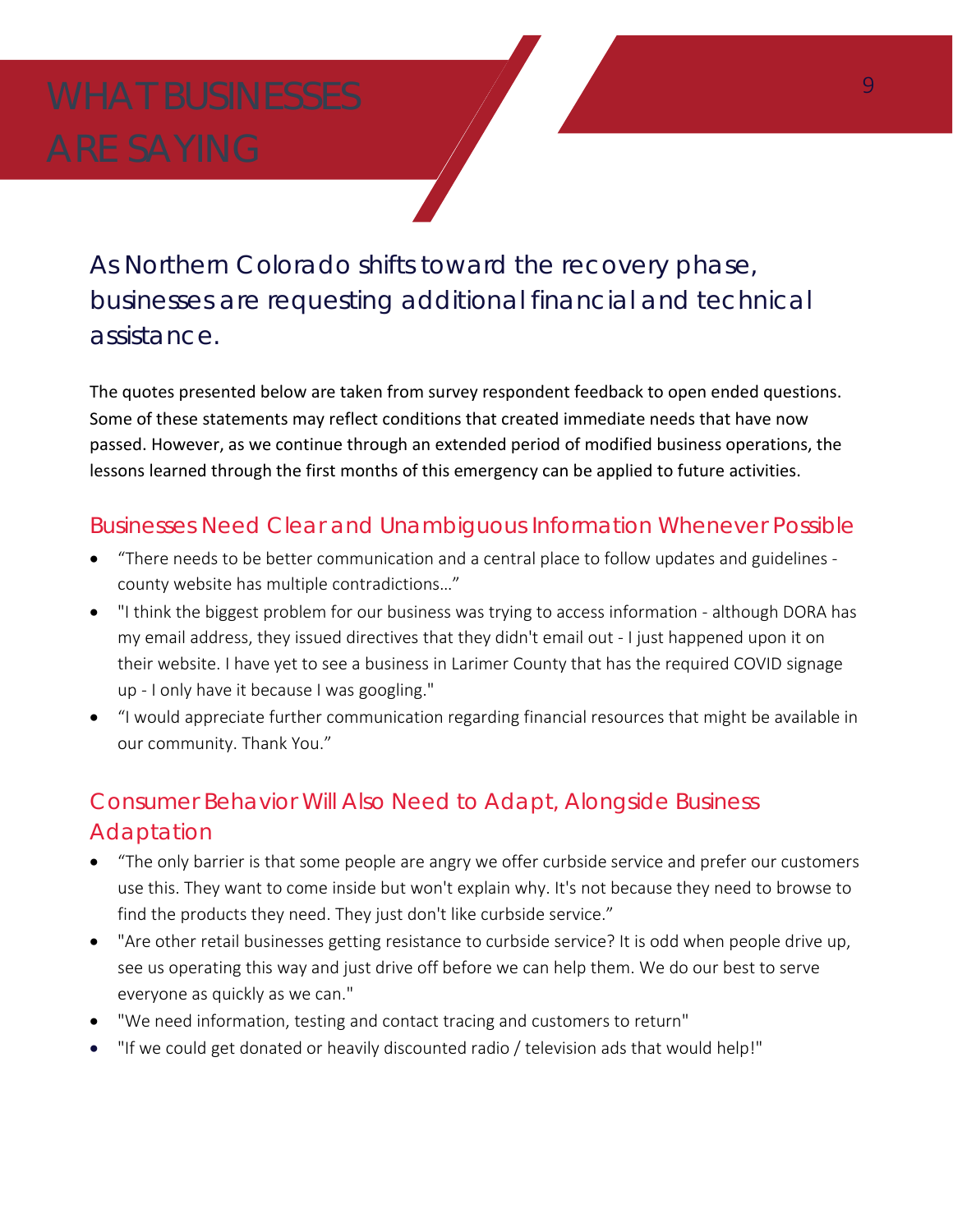### Stakeholder Engagement with Businesses Needs to be Integrated into Decision Making Processes

- "We as the people and business owners should have some say in when things reopen and begin to function at normal levels again. At the moment, the government is taking the posture that they are the only ones intelligent enough to make rational decisions. In future surveys I hope we will have more of a voice regarding these decisions."
- "We need information, testing and contact tracing and customers to return"
- "We need to open up America...let those who are concerned take precautions."
- "It's a tough decision but we have to open up our economy. We can't just let the big multi million dollar companies stay open and shut down the small businesses. It doesn't make sense that we can cram into Lowe's, grocery stores, Walmart but we can get a haircut, go out to eat. Scare tactics are being used by the government… But we can make our own choices, we do not need state and local governments over reaching and trying to dictate what we can and can't do. That is not their job."

### Businesses and Their Employees Both Give and Need Support in Addressing Fears and Ongoing Emotional and Mental Health Concerns

- "We have collaborated with a mental health specialist in order to provide a bimonthly newsletter to our employee's to try and help with the mental stress and strain of being an essential worker. Every employee's situation is unique and our goal is to keep their minds focused on work, while at work, hoping to reduce injuries and personal days caused by the stress alone of Covid-19. We want to help issues before they arise. So if there is any additional research or resources we would need it would be in the mental health area."
- "Let's get back to allowing small businesses to operate with fear."
- "We need to stop using fear as a motivator in our communities. Instead, we need to use proactive and forward moving initiatives that give hope to all who are suffering. Our live event and production community is a silent but large community that has been hit in ways that are causing serious issues. Although we need to be aware of cleanliness and wearing masks when sick, a return to "normalcy" is extremely important for the mental health of our community and the world around us."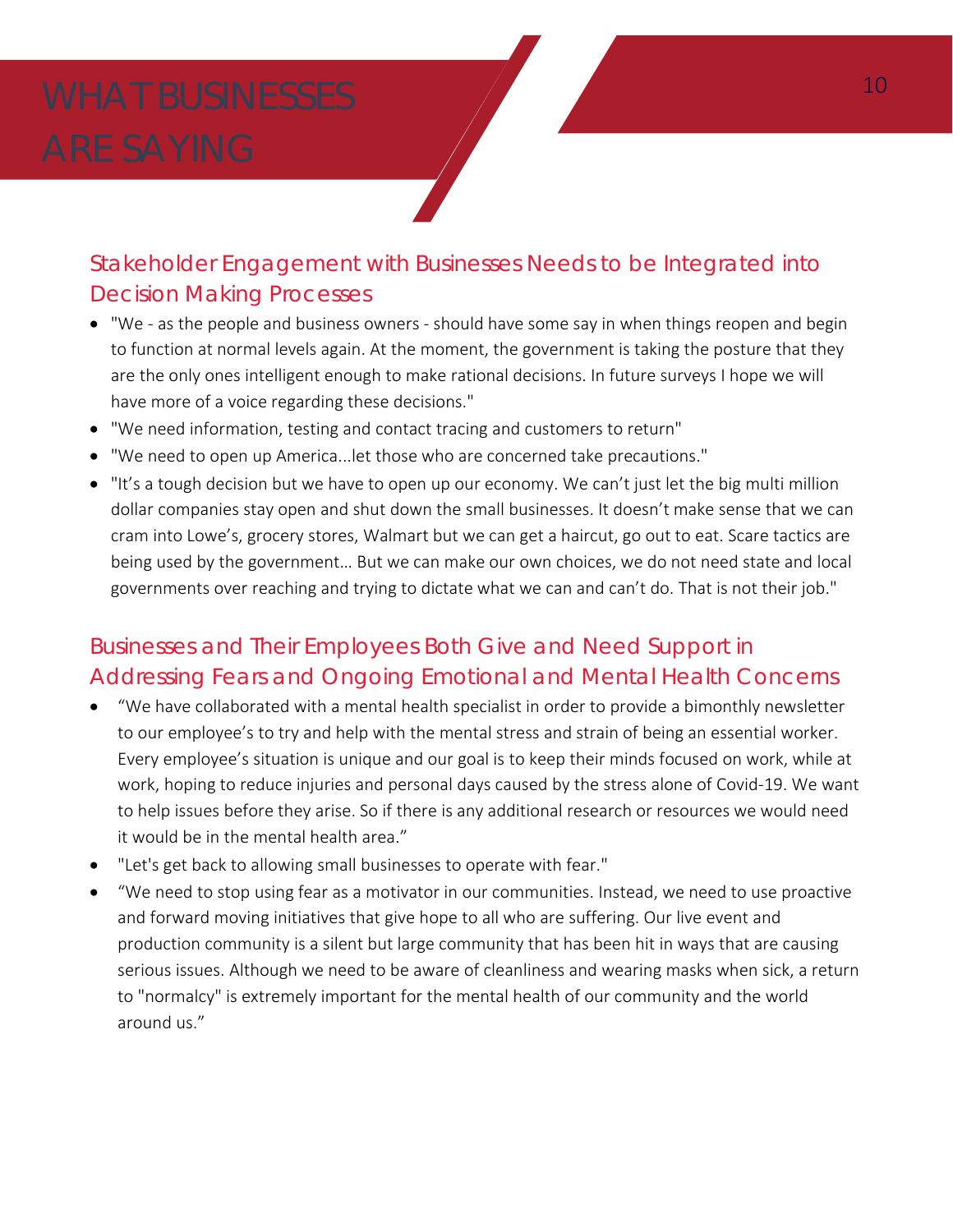### Businesses Face Continuing Financial Uncertainty as We Move Into Recovery

- "I just wish businesses had an alternative resource for financial assistance besides applying for loans, because it will be very hard for them to pay them back with the loss of money during their shutdown."
- "Financial support needs to be better streamlined"
- "Small grant was appreciated but minimally useful"
- "The PPP program has been extremely stressful for businesses that are closed. The 8 week period needs to start when we open, not when funds were disbursed. We also have many part time employees and the PPP is designed for 40 hour a week employees. Most closed restaurants are considering giving it back and have been afraid to use it. I feel punished for applying early. My employees are making more money than they ever have while in unemployment. It is going to be a hard transition back."
- "This new "safer at home" period has been far more uncertain than the "stay at home" period which was hard enough. The mask requirement places additional enforcement burden on businesses. it has been extremely difficult to tell customers to leave until they come back with a mask. We can control our employees and we are all wearing masks - but the concept of requiring customers to do so is overreaching. We all hope the public will do what's in the best interest of the greater good and all wear masks - but for the county to ask business owners to be the ones to enforce this regulation/mandate is unrealistic."

### Although Critical, the Business Community Remains Considerate of the Challenges of Addressing Economic and Public Health During this Time

- "You guys are doing a good job of trying to balance safety of our community and economic health."
- "Thank you for taking the time to ask these important questions."
- "Thank you for the State, County and City Health and Governmental guidance."
- "Thank you for your dedication and effort to help local businesses survive and thrive"